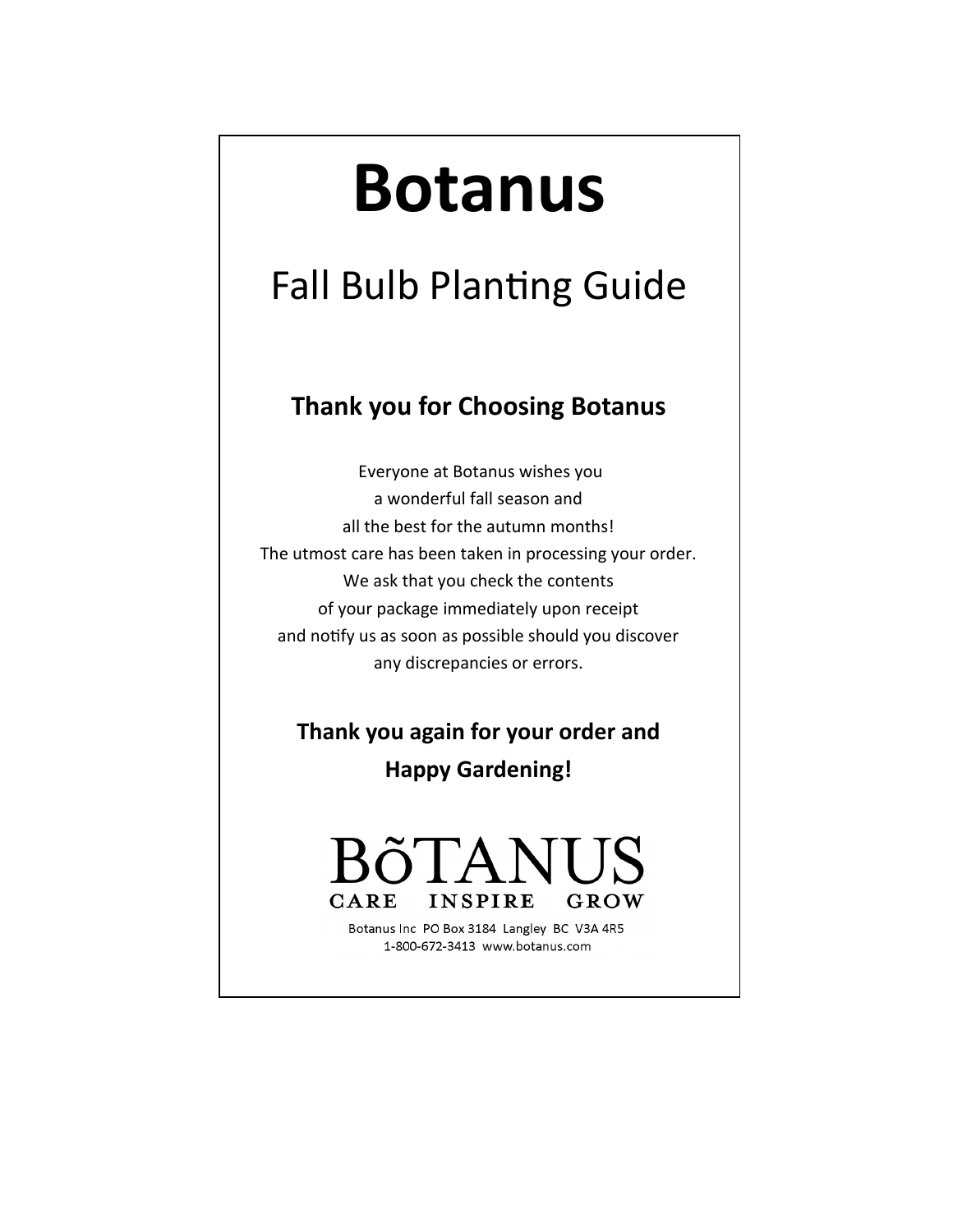Your bulbs have been shipped to you according to your climate zone so that you receive them at the right time for planting in your area. Because of this, we **strongly suggest planting your bulbs as soon as possible**. If you cannot get them into the garden right away, you should open the packages to allow for better air circulation and store them in a cool, dry, preferably dark place. Keep in mind, however, that if you choose to store your bulbs before planting , these are **live plants that are perishable**. If you have to store them before planting we highly recommend keeping this time to an absolute minimum!

When choosing your area to plant remember the first golden rule of bulbs: good drainage is essential! Loosening the soil, working in organic matter to a depth of 30 cm - 12" and/or mixing in coarse sand will help create the ideal bed for your bulbs. Planting them in containers or in raised beds are other ways you can ensure good drainage conditions. Plant your bulbs, roots down, to the appropriate depth and spacing as indicated on the package labeling. Once your bulbs are in the ground and covered with soil be sure to water them well.

For colder zones we suggest planting your bulbs somewhat deeper than recommended on the packaging and covering the entire bed with a thick layer of mulch – bark chips, leaves, tree boughs, etc. The mulch can then be removed in the spring when the threat of frost has passed.

Once your bulbs have bloomed in the spring it is absolutely essential that the foliage is allowed to die back naturally. This allows the bulbs to store enough energy to produce a flower the following season.

Although bulbs carry a season's supply of food, after the first season of blooms they don't mind a bit of help. In the fall, if you are planting the bulbs for the first time, no fertilizer is required. After the first season of blooms they benefit from an organic compost or a slow release bulb food.

#### **ALLIUM**

All species of Allium require well-drained soil. A sunny habitat is best for most species, but a few also grow beautifully in full or partial shade. See individual packages for specific requirements. To prevent them from producing seed heads, it's best to deadhead the larger Alliums (i.e. Giganteum, Globe Master, Mount Everest, etc.). Alliums propagate by producing bulblets that can be removed and planted separately from the mother bulb. It will take a few years for the bulblets to mature to a size where they themselves can produce a flower.

#### **AMARYLLIS**

Amaryllis can be forced for indoor display either atop water or planted in soil-filled pots. If you choose to force the bulb above water, follow the same instructions listed below ensuring that only the roots touch the water. Do not let the bulb itself soak in water as it will rot.

When planting in pots, choose a pot that will allow for a maximum of 5 cm - 2" space between the outside or the bulb and the edge of the pot. Amaryllis prefer to be somewhat pot bound. Now fill the pot with humus rich soil and position the bulb in the pot so that the top of the bulb sticks up about 1/3 above the layer of soil. Fill the space between the bulb and the side of the pot with the potting soil and tap down the soil firmly but not enough to damage the roots. Try not to fill the pot up completely with soil, as this makes watering somewhat difficult.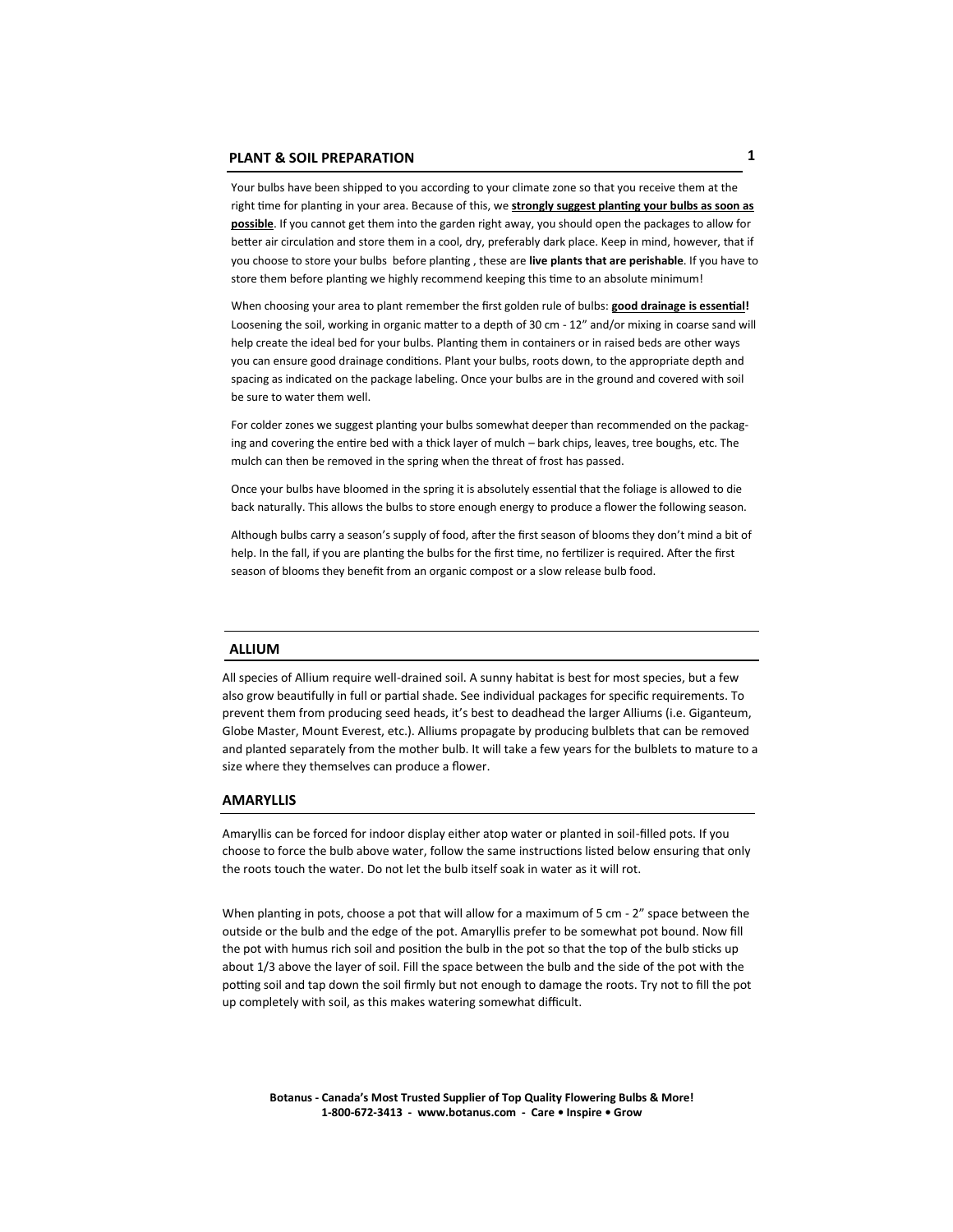Place the Amaryllis in a cool, dark room and water sparingly until you begin to see stem growth. Once this happens move it to a warm area of your home (20°C) preferably with good sunlight. Water should be provided sparingly at first, and then more and more generously as the flower stem develops.

As the flower stem develops, it's a good idea to rotate the pot so that the stem grows straight. It may be necessary to stake the bulb once the flowers bloom, as they are sometimes so large that they can cause the pot to topple over! As the flowers fade cut them off and once the last flower has been spent you can cut the entire flower stem off, close to the bulb. Other stems may develop after the initial flowering. Eventually leaves will also appear which should not be cut off but left to develop naturally.

You can now fertilize your Amaryllis with a liquid plant food and once summer arrives move it, pot and all, outdoors for a summer vacation! Treat it as a regular outdoor plant, watering regularly and providing it with a sunny spot. In the early fall, stop watering, cut off the leaves, remove it from the soil and keep the bulb dry indoors for about 8-10 weeks. After it has had a bit of a rest, replace the soil and repot the bulb as above. Place it in a cool, dark room and wait for the new flower shoot to appear!

Waxed Amaryllis do not require water or soil to grow. Simply place them directly on any flat surface or they can be displayed in a decorative container of your choice. At average room temperatures, they can be expected to bloom for about three weeks. These are single-use Amaryllis, and it will not bloom again in subsequent years.

#### **ANEMONE**

We strongly recommend soaking your Anemone rhizomes overnight in water at room temperature before planting. They will plump up after soaking and this will assist them in getting started in the garden. It is sometimes difficult to tell which end is up as their roots can be very tiny to distinguish. When in doubt, simply plant them on their sides. Anemones naturalize well so be sure to plant them under trees and shrubs or amongst perennials for early season colour.

#### **BEARDED IRIS**

For best results, they should be planted immediately upon arrival in early autumn. A common mistake is to plant Bearded Irises too deep. They should be planted so that the tops of the rhizomes are exposed and the roots are spread out facing downward in the soil. Firm the soil around each rhizome and then water to help settle the soil. Generally speaking, Bearded Irises that are planted closer together will need to be thinned often and plants spaced further apart will need less frequent thinning. Bearded Irises are not too fussy about soil. All they require is **good drainage and lots of sun**. Newly set plants need moisture to establish their root systems so please soak the soil immediately after planting. Once established, Bearded Irises normally don't need to be watered except in arid areas. Over-watering is a common error and can lead to rot.

**Important Note for Colder Zones 3-5:** It is essential that your Bearded Irises be protected from the harsh winter climate. At time of planting we strongly suggest covering the entire rhizome with a thick layer of mulch. As soon as the snows begin to melt in the spring, you must remove this mulch layer thus exposing the top of the rhizome to the sun. If the mulch layer is left on top of the rhizome it will act as a sponge, retaining water and the rhizome could begin to rot.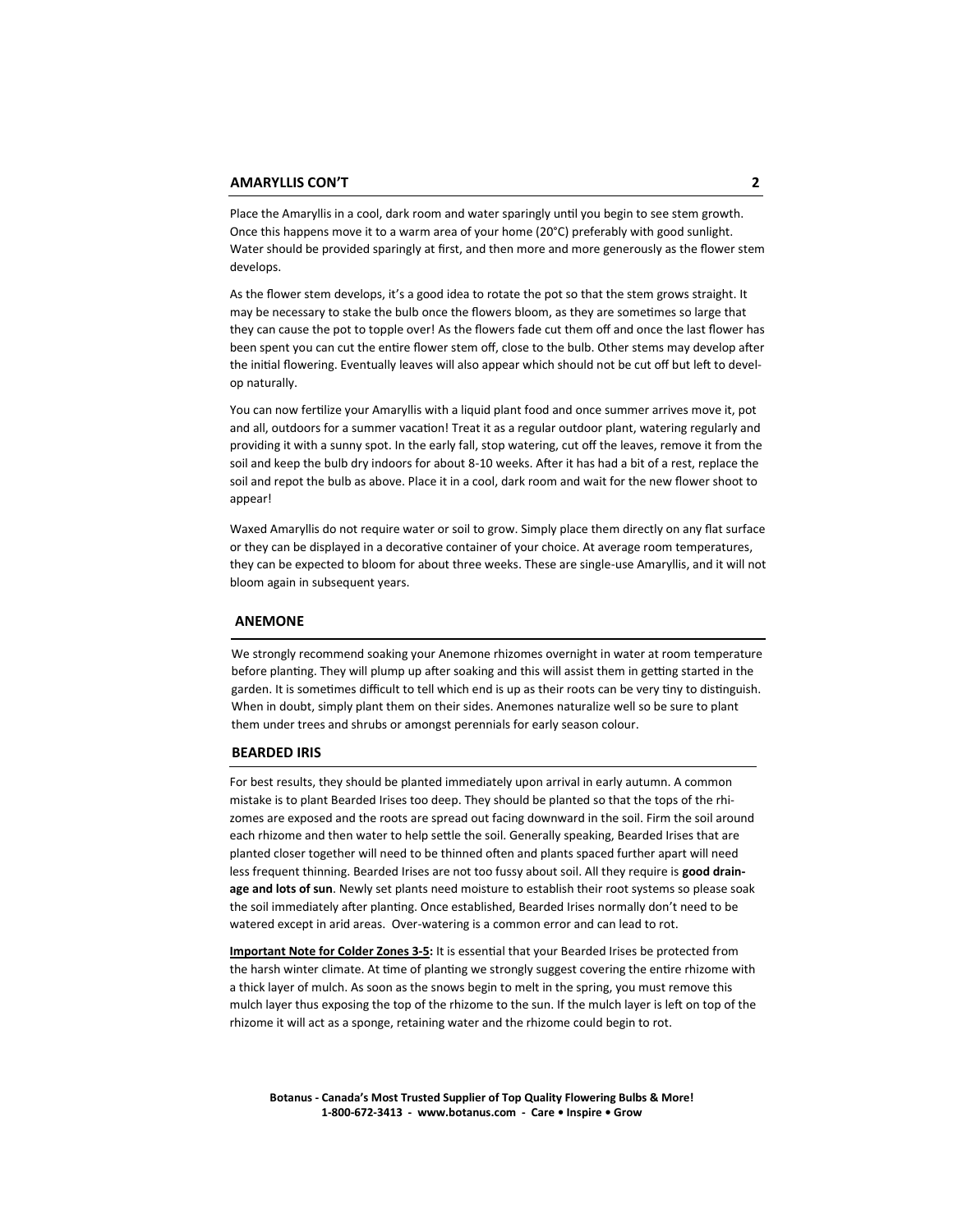Select a site that has rich, moist soil in full sun to partial shade. These particular callas will grow in boggy soil and in water up to a depth of 30 cm - 12" so they are ideal as marginal plants along the edges of water gardens. Where hardy (zone 8-10) callas can be grown outdoors and elsewhere they can be over-wintered indoors in containers or by digging them in the fall. Be sure to feed your container grown callas every 2 weeks with a balanced fertilizer.

#### **CAMASSIA**

Camassia prefer to be planted in rich, moist soil and can be planted near streams or ponds but the bulbs must be above the water line. Wet, waterlogged soil, especially during the winter months, can be fatal so be sure to choose your site well. Once established, they prefer not to be moved and clumps are best left undisturbed.

#### **CHIONODOXA**

Choose a site with well-drained soil in a spot that provides full sun. You can also plant them in a partial to full shade area under deciduous trees so that the plants receive full sun during the spring growing season. For best effect, plant your Chionodoxa in drifts rather than singly, as clumps of 20 or more create a wonderful splash of colour. Chionodoxa are excellent naturalizers and self-sow easily if you allow them to go to seed.

#### **CROCUS (SPRING FLOWERING)**

Crocus can be planted virtually anywhere as long as there is good draining soil and full sun conditions. You can even plant them in your lawn as long as your grassy spot does not require early mowing. After flowering, allow the foliage to yellow and die back naturally before cutting it off. This will allow the bulb to store enough energy for next year's flowers. Crocus multiply with amazing speed and new corms will appear quickly.

#### **DAFFODILS & NARCISSI**

Plant your Daffodils and Narcissi in an area with full sun or in semi-shade. Well-drained soil is essential and other than that they are relatively easy to grow and require minimal maintenance. Daffodils and Narcissi multiply quickly and you should, therefore, allow enough room between the bulbs for the developing offsets. They do fine with a minimum of watering and they'll grow in sandy to loamy soil and will tolerate acid to alkaline conditions. In colder zones it's best to plant them somewhat deeper than what is recommended on the packaging and to cover the beds in the fall with coarse mulch that will add extra winter protection. Once established in your garden, they will need to be separated as overcrowding can have a negative effect on blooms. For Indoor Narcissi please refer to the Hyacinths-Prepared information on page 5.

#### **ERANTHIS**

Moisture is the key to keeping your Eranthis healthy and happy. It begins with soaking them overnight and then planting your Eranthis as soon as possible. Eranthis should be planted in rich, moist soil in a full sun to partially shady site. They are ideal for naturalizing and once established they form large drifts. Moisture is necessary all year so we recommend mulching in summer with wellrotted compost to keep the soil rich and moist. Once established, clumps are best left undisturbed. If they become overcrowded they can be divided in late spring once the foliage dies back.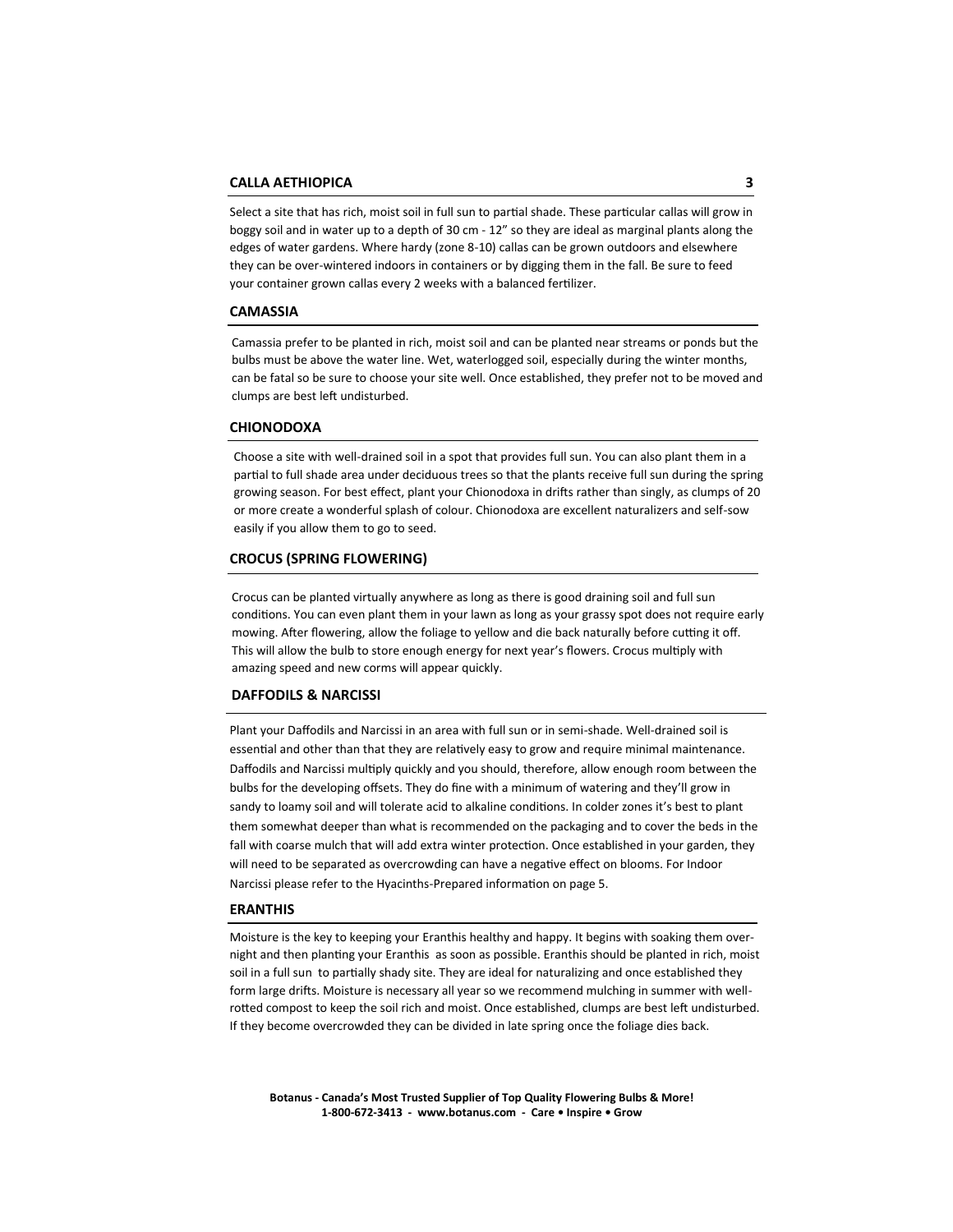Eremurus are odd looking tubers that have a central crown surrounded by roots that shoot out from the side giving them an octopus-like appearance. Sandy soil is ideal for these tall growing tubers and they prefer a site in full sun that is protected from the wind. The tubers need to be planted in a wide hole so that the outstretched roots can spread easily. **Drainage is extremely important** so we suggest setting the tuber and its roots on top of a layer of coarse sand. Plants begin growing in very early spring and late frosts can damage the top growth.

To avoid frost damage, cover the bed with a thick layer of compost in late fall. If the plants begin to emerge in too early in the spring (when there is still a chance of frost) cover the new growth with mulch or leaves. You can also place a cardboard box over them in the evenings to protect the new, tender shoots. Once planted they are best left undisturbed.

#### **ERYTHRONIUM**

Do not allow the bulbs to dry out before planting and choose a spot that offers dappled shade and rich organic matter in the soil. Set the tooth-like roots upright, not lengthwise, and cover with at least 8 cm - 3" of soil and mulch the bed with chopped leaves, compost or shredded bark in order to keep the soil rich, moist and cool.

#### **FALL FLOWERING BULBS**

Fall flowering bulbs should be planted in early autumn. The sooner they are in the ground after you receive them, the better. As a rule of thumb, bulbs should be planted twice as deep as the height of the bulb itself. Fall Flowering bulbs can be planted in any type of soil, as long as the ground is well-drained. Most Fall Flowering bulbs will not flower in the fall that they are planted. **They must over-winter in the ground and blooms will appear the following autumn.** Many of the Fall Crocus will actually produce their foliage in the spring which will then die back and the flower blooms will then appear in early autumn.

#### **FRITILLARIA**

These types of bulbs are fragile and should not be allowed to dry out before planting. Although conditions vary for each different type of Fritillaria, all will benefit from good draining soil and a compost rich mulching in the spring. Fritillaria imperialis and persica can catch moisture in the tops of the bulbs where a hole has been left from the previous years stem. Retained moisture will cause them to rot so to avoid this we suggest filling the bottoms of planting holes with gritty sand and placing the bulbs on their sides when planting. All Fritillaria are very sensitive to over-handling and bruise easily. Handle with care and provide a moist, well-drained area that is lightly shaded.

#### **GALANTHUS**

Galanthus naturalize well and do best in a partially shady site with rich, moist, well-drained soil. Try planting them under deciduous trees and in shady, woodland gardens. They will spread easily and should you choose to divide your established clumps, do so when the foliage is still green.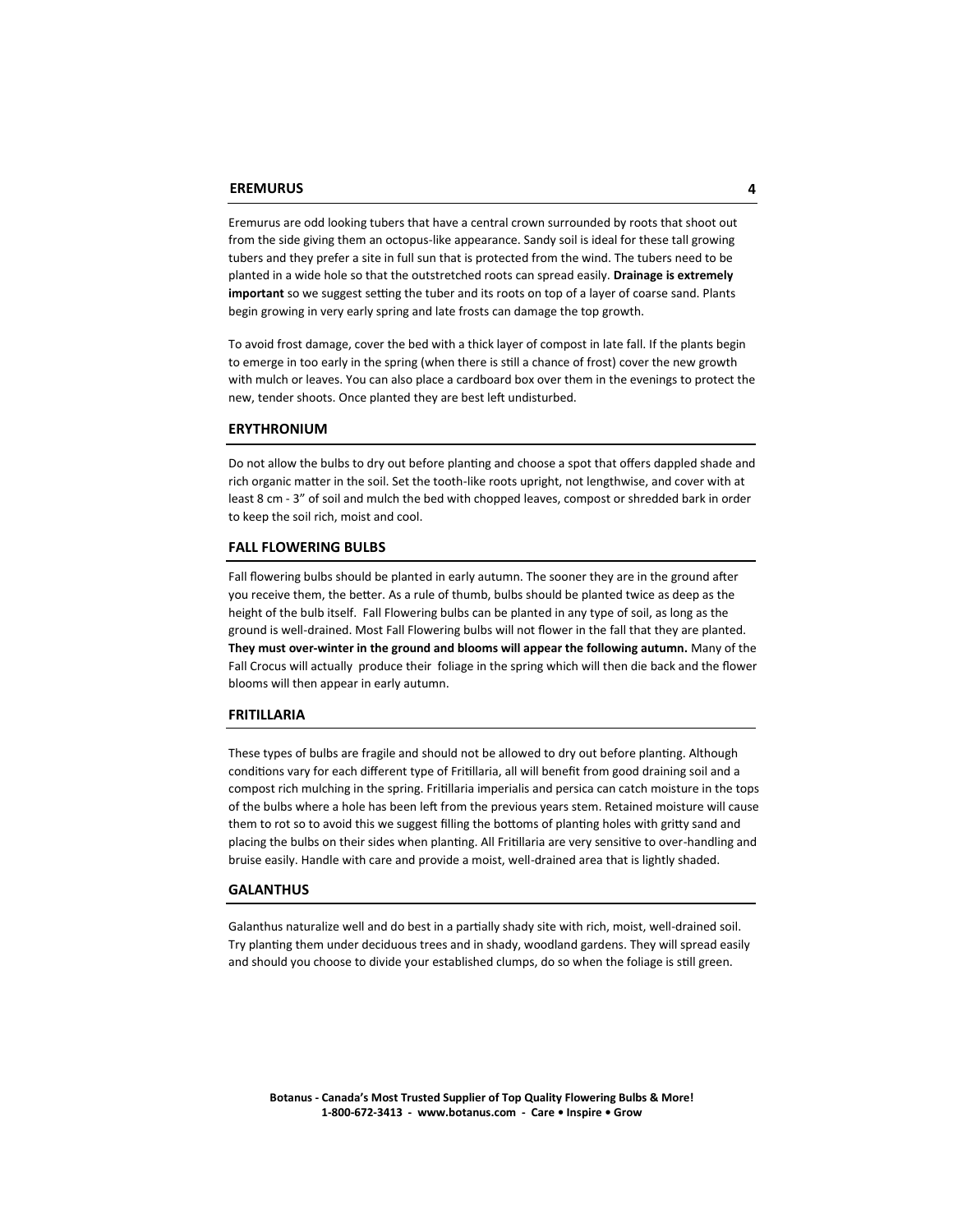It's usually best to plant garlic in the fall because it likes to grow a little while before the cold winter temperatures force it to curtail its growth and rest. It uses this time to establish its root system so it can survive the winter and be ready to explode with growth in the spring before the weather turns hot. When spring arrives the following year wait for the leaves to begin dying down. When the top 6-7 leaves are the only ones still green and they start to look a little past their prime, that's the time to harvest!

#### **GLADIOLUS BYZANTINUS**

These gladioli should be planted in a sunny, warm spot in the garden. They prefer a light, fertile soil that provides good drainage. When planting, mix in a bit of complete fertilizer avoiding direct contact with the corms and cover with a layer of mulch. Gladiolus byzantinus will spread freely by producing cormlets.

#### **HYACINTHOIDES**

Hyacinthoides prefer partial or dappled shade with an average to rich, moist, well-drained soil. Since they produce an abundant amount of offsets it is a good idea to space them generously and divide clumps only if they become overcrowded and begin to bloom less. Water well, especially in the spring, as a lack of water during this important growing period can cause the bulb to produce only foliage, without any flowers.

#### **HYACINTHS - PREPARED / INDOOR NARCISSI**

Prepared bulbs such as Hyacinths and Indoor Narcissi are intended to be forced indoors during the winter months and have gone through a pre-cooling period to simulate winter dormancy. 'Forcing' is a term used to describe the process that stimulates bulbs to bloom out of season. Although Prepared bulbs have been pre-cooled they still require a rooting period of about 8-10 weeks.

You can force your Hyacinths or Indoor Narcissi above water but it is essential that only the root portion of the bulb touch the water. You may also wish to pot up your bulbs using clean pots with drainage holes allowing for at least 5 cm - 2" of soil below the bulb. Water well in order to settle the soil around the bulbs. Bulbs in pots can be planted very close together, even touching, and make the best show in 'crowded' arrangements. Place pots in a cool, dark place (5-9°C), until you begin to see flower stalks appearing. Allow the flower stalks to achieve a height of at least 5 cm - 2" before moving to a room temperature environment. Forced flowers that are removed from the cool area too soon may appear somewhat stunted in size. After blooming, Prepared bulbs cannot be forced again but can be planted outdoors where they may re-bloom within a year or two.

#### **HYACINTHS - REGULAR**

When you are unpacking your Hyacinths in preparation for planting we strongly suggest wearing rubber gloves and avoid contact of the bulb and tunics with your skin - Hyacinths bulbs can cause an itchy, rash-like sensation when touched. Choose a site in full sun to partial shade with a rich, well-drained soil that is neutral to slightly acidic. Plant to a depth of approximately 15 cm - 6" and cover the plantings with a loose mulch to protect the flower shoots when they emerge in the spring. After blooming, you can remove the faded flower stalks but it is best to allow the foliage to wither naturally. Hyacinths will propagate easily in your garden and once overcrowding sets in you can separate and replant the offsets in midsummer once the foliage has completely died back.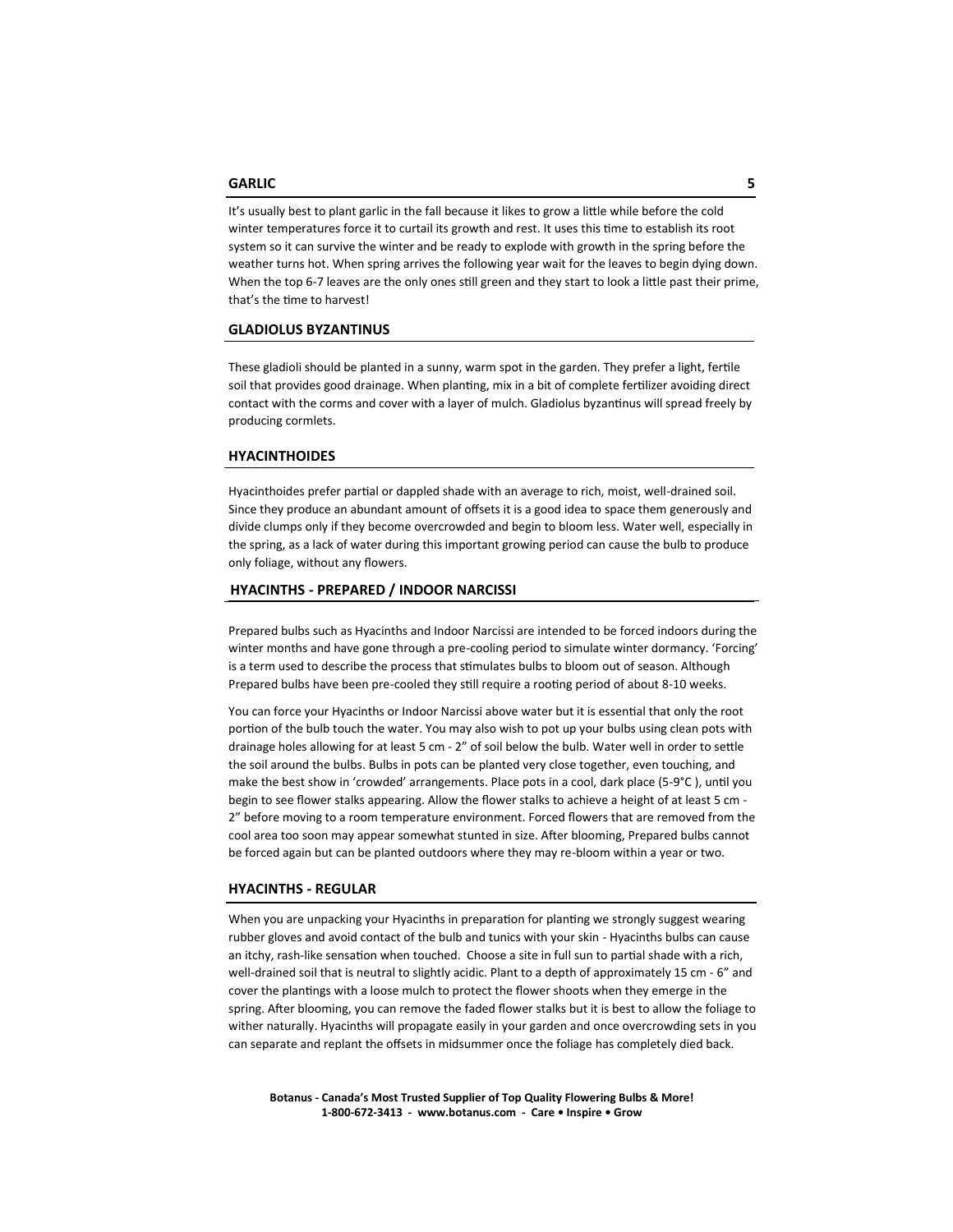#### **IPHEION 6**

Where hardy, plant in the fall in a soil that is moist yet well drained. They prefer a sunny location and any kind of soil as long as it's not soggy. Ipheion make excellent container plants. Pot them up in the fall with the tips about 3-5 cm/ 1-2" below the surface. Store them in a cool room and keep the soil barely moist. Move the pots outdoors once the last frost has past. After they have bloomed, water and feed regularly until the leaves die back, then store them dry until next spring.

#### **IRIS (DUTCH)**

Iris prefer a well-drained, sandy soil in full sun to perform at their best. They require dry soil during their summer dormant period. In areas where they do not receive a dry summer the bulbs will produce many small, non-flowering bulblets. In well-drained beds that are dry in the summer these bulblets will eventually reach flowering size. To help ensure dry conditions in summer, try planting them with perennials that don't require a lot of watering. Or perhaps try them in raised beds or in rock gardens.

#### **LEUCOJUM**

Select a site that is in full sun to partial shade and has rich, moist, well-drained soil. They like the hot afternoon sun but still prefer a soil that remains evenly moist. Mulch the plants with compost in the summer months in order to keep the soil moist, rich and cool. Leucojum are ideal for naturalizing but they prefer not to be disturbed once established.

#### **LILIES**

Always handle your Lily bulbs carefully as they are easily bruised or damaged. They also dry out quickly so be sure to plant them as soon as possible after receipt.

Lilies thrive best in a spot with full sun and a rich, evenly moist, well-drained soil. They need plenty of soil moisture during the growing season but be careful to provide good drainage as they are extremely susceptible to rot if the soil remains too wet.

Once planted, Lilies will easily thrive from year to year with very little extra care. When new growth is visible in the spring feed your Lilies with an organic fertilizer to stimulate and promote growth. Taller Lilies may require staking and it is best to place your stakes earlier in the season so that the flower can be supported along its entire stem. Water regularly and deadhead as the flowers fade being careful not to disturb the foliage until it has naturally yellowed and died.

#### **MUSCARI**

Muscari are wonderful naturalizers and will spread easily in your garden provided you give them a sunnier spot with rich, well-drained soil. While the foliage of most varieties dies back after spring blooming, Muscari armeniacum will actually produce new foliage again in the fall months. Plant all Muscari in clumps for best effect.

#### **ORNITHOGALUM**

Ornithogalum prefer full sun to partial shade and average to rich, well-drained soil. They are suitable for naturalizing as they spread easily. Propagate by separating offsets in the fall months.